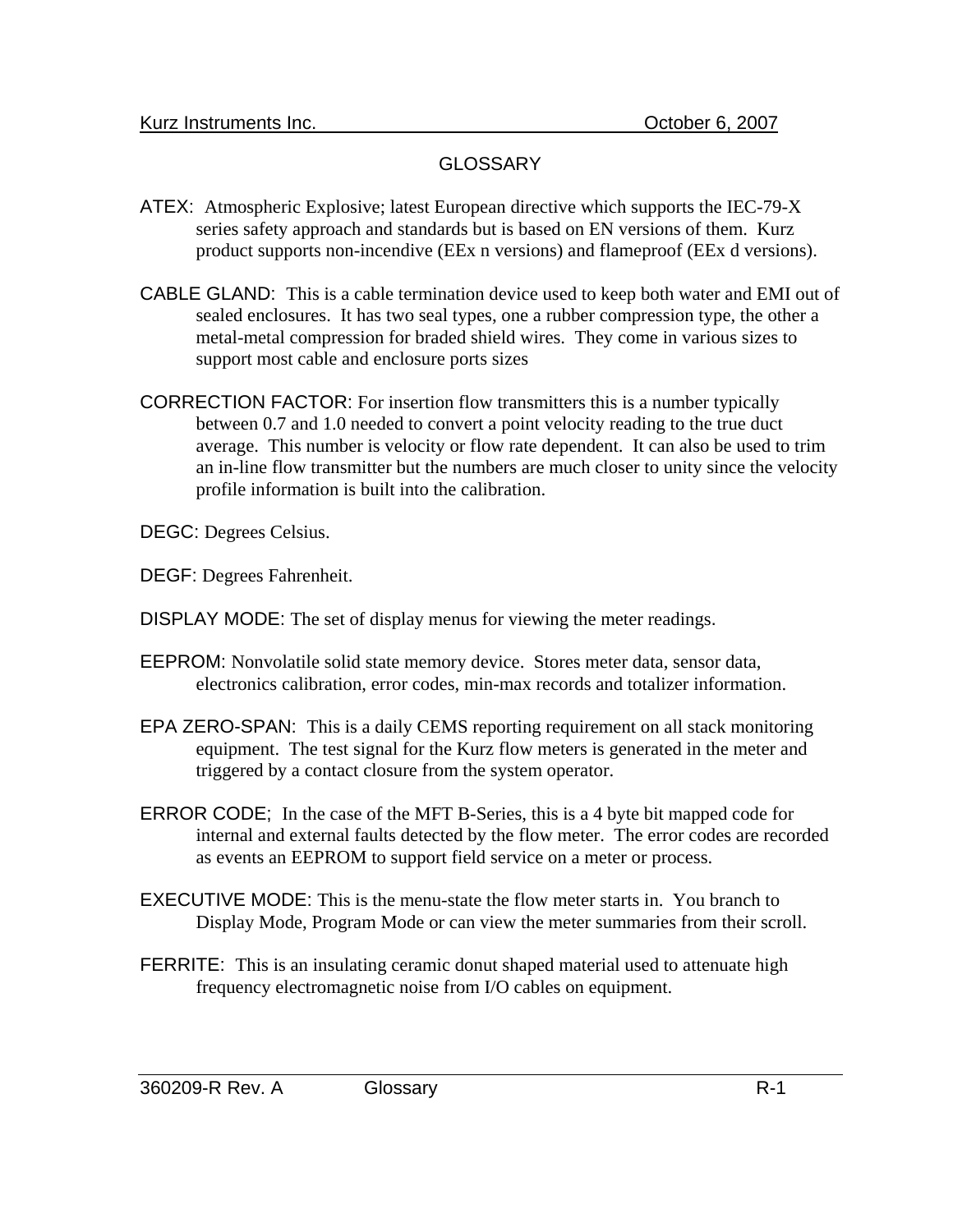- FLASH MEMORY: Nonvolatile reprogrammable solid state memory device used for program memory.
- FLOW CONTROLLER: Device which regulates the flow of a process based on a set-point and reference flow measurement being controlled.
- GATEWAY: Device which does translations between different network protocols. A converter from Modbus to Profibus is and example.
- KGH: Kilograms-per-Hour
- KGM: Kilograms-per-Minute
- LCD: Liquid Crystal Display. A 2 line by 16 character, backlit display is available for the Series MFT
- L/D: This is the Length to Diameter ratio in a pipe or duct between two locations. This non dimensional parameter is a comparative metric used to measure the distance between a flow disturbance and a measurement point. Both upstream, and downstream values are needed to quantify an installation.
- MASS FLOW: Mass per unit time (i.e.  $Kg/s$ ). This is the standard volumetric flow multiplied by the standard density.
- MENU-STATE: A viewing or display screen of the LCD..
- MENU SCREEN: Any screen where data is presented or can be changed. Menu screens are found within or under the menu categories.
- MENU CATEGORY: The top level screens within program or display mode are menu categories.
- METER: A virtual single task device which measures an engineering value and may totalize its rate.
- MFT: Mass Flow Transmitter. This is the general name given to several Series of flow meters from Kurz Instruments which all share the same firmware.
- MODBUS: Simple master-slave protocol for network communications which operates on multi-drop serial lines like RS-485 and on Ethernet as Modbus TCP/IP.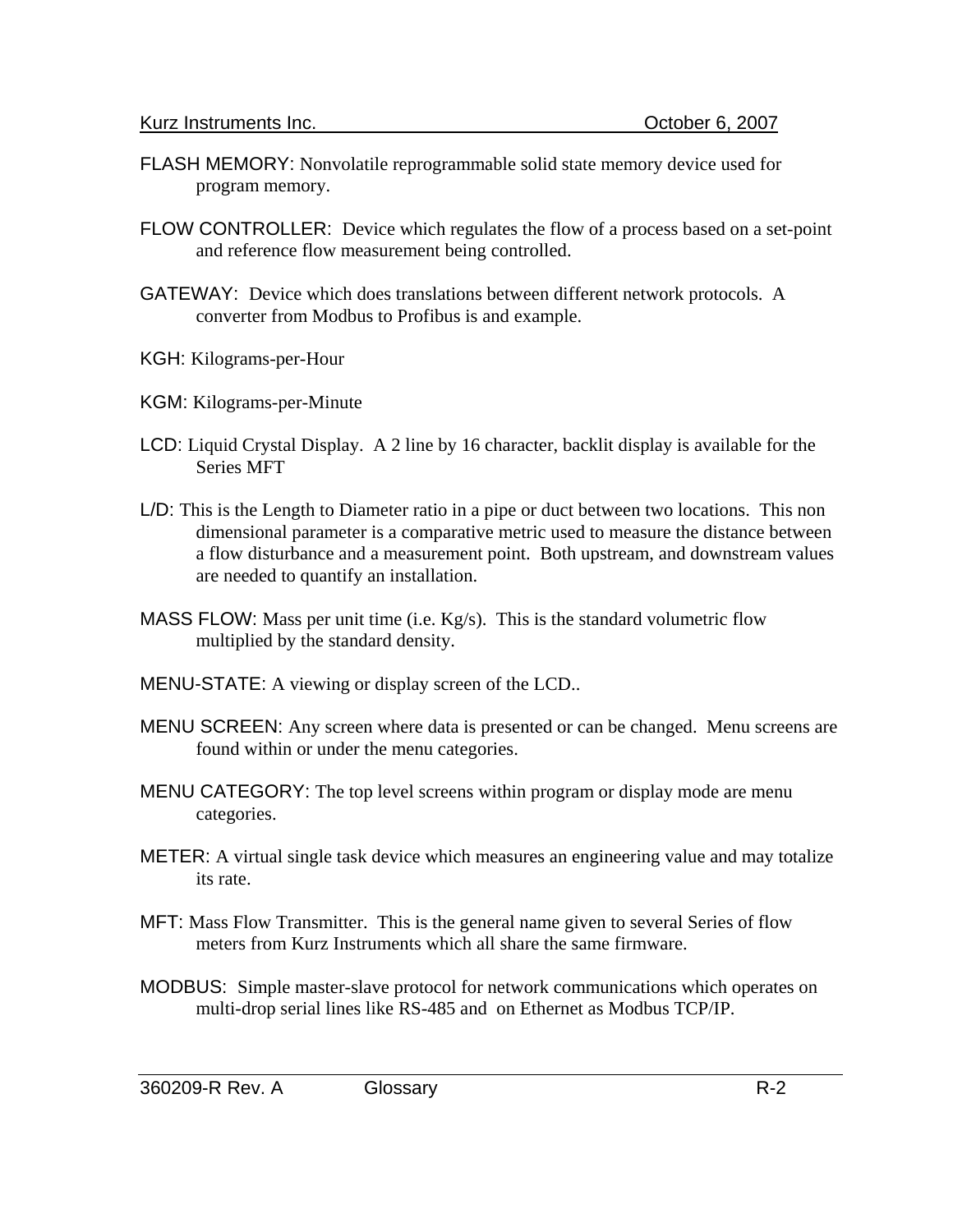- NE-43: Alarm signaling method superimposed on the 4-20 mA data output signals of process control equipment. Specification was written by the NAMURA industry organization based in northern Europe.
- OPC: Ole for Process Control. This is a Microsoft network based software standard that has servers for instruments and clients for human-machine interfaces, HMI programs. This software standard provides a common interface for devices from multiple field bus networks to be combined though a common interface to a DCS or PLC if it uses OPC.
- PID: Proportional, Integral and differential gas control scheme for feedback control systems.
- PITOT TUBE: This is a classic gas velocity measurement device based on impact pressure. As it is well understood, it can be a primary velocity standard. They work best at higher velocities where the impact pressure is easier to measure.

PPH: Pounds-per-Hour

PPM: Pounds-per-Minute

PROFILE: See Velocity Profile.

PROGRAM MODE: The set of display menus for programming or configuring the meter.

- PROTOCOL: A communications algorithm used on networks to reliably transfer information between computers, meters etc.
- PSIA: Pounds per Square Inch, Absolute pressure reference.
- PURGE CONTROLLER: Device which commands the compressed gas cleaning fluid across the velocity sensor and mask off the sensor response until after the cleaning cycle.
- REBOOT: When a computer restarts there is a delay from the power on until it is operating normally. During this time it is loading its programs, doing some testing and initializing things. For the Series MFT B-Series this takes one second to over a minute depending on the flow rate.
- SBCF: Sensor Blockage Correction Factor. This is the geometric projection of the sensor element and probe support area subtracted from the duct area, this quantity normalized by the duct area.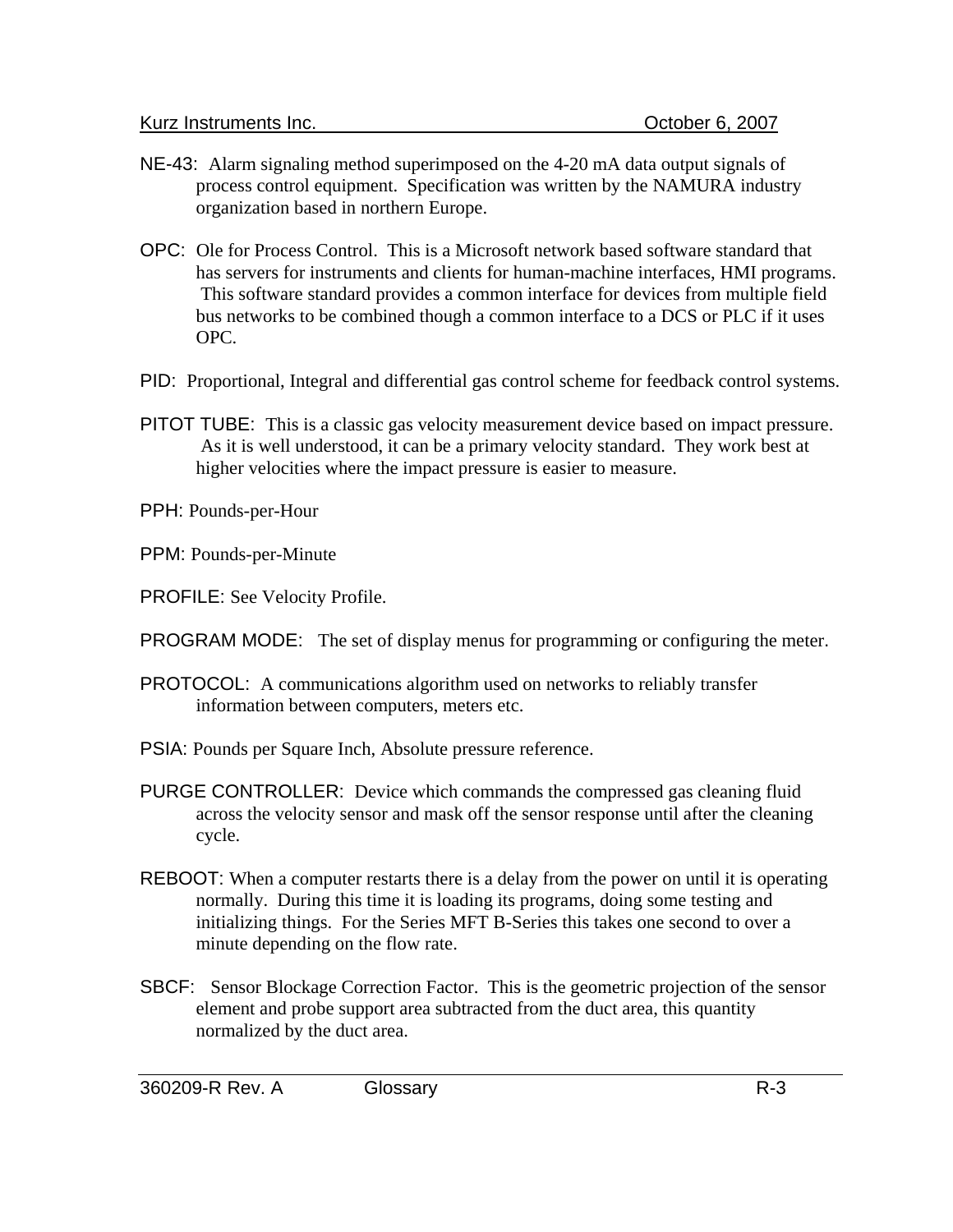SCFH: Standard Cubic Feet-per-Hour

SCFM: Standard Cubic Feet-per-Minute

SCMH: Standard Cubic Meters-per-Hour

SCMM: Standard Cubic Meters-per-Minute

SCMS: Standard Cubic Meters-per-Second

SFPM: Standard Feet-per-Minute

SMPS: Standard Meters-per-Second

- SPECIFIC HUMIDITY: The absolute ratio of water mass to dry Air mass is the specific humidity ω. The saturation point of water vapor in Air is temperature dependent. The percentage water vapor compared to the saturation point is known as relative humidity given in a percentage by the weather forecasters.
- SSR: Solid State Relay, no moving parts relay used for high reliability contact closure signals between equipment.
- STANDARD VOLUMETRIC FLOW: is the ρv product multiplied by an area (like a pipe cross section), normalized to a standard density.

Standard Volumetric Flow  $=$  Area x (Standard Velocity)  $= A \rho v / \rho_s$ 

where  $\rho$  is the actual density, v is the actual velocity and  $\rho_s$  is the standard gas density and A is the area.

STANDARD VELOCITY: is the ρv product normalized to a standard density.

Standard Velocity =  $\rho v/\rho_s$  with units of velocity where  $\rho$  is the actual density, v is the actual velocity and  $\rho_s$  is the standard gas density. For air this is 0.07387 lb/ft<sup>3</sup> at 25 °C and 29.92 in Hg.

TRACER GAS: This is a contemporary field calibration method measuring flow in a process, nearly independent of its flow profile, gas type, size, temperature and pressure.